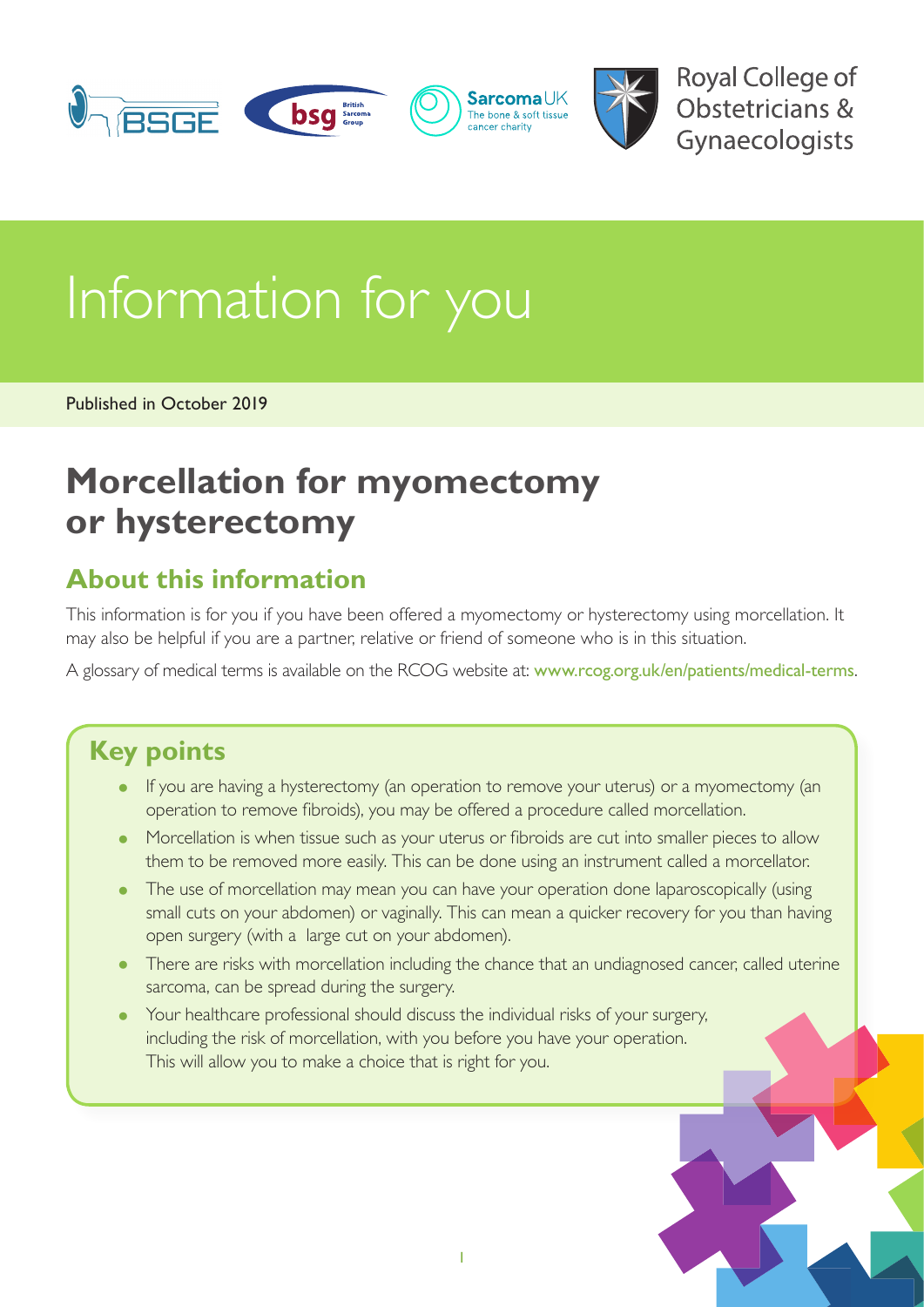### **What is myomectomy?**

Myomectomy is the surgical removal of *[fibroids](https://www.rcog.org.uk/en/patients/medical-terms#f)* from your uterus (womb). Myomectomy can be done laparoscopically (keyhole surgery), by laparotomy (open surgery with a larger cut on your abdomen) or, in specific situations, vaginally.

#### **What is hysterectomy?**

Hysterectomy is the surgical removal of your uterus. It can be done laparoscopically (keyhole surgery), by laparotomy (open surgery with a larger cut on your abdomen) or vaginally. A total hysterectomy involves the removal of your uterus as well as your **cervix** while a subtotal hysterectomy involves removal of the uterus only. Your ovaries and fallopian tubes may or may not be removed depending on your individual situation and your preferences.

### **What is morcellation?**

Morcellation involves cutting uterine or fibroid tissue into smaller pieces to allow removal laparoscopically, vaginally or through smaller cuts on your abdomen. This is often done using a device called a morcellator which electrically or mechanically cuts the tissue into smaller pieces.

Morcellation is usually only considered if you are having a laparoscopic total hysterectomy and your uterus is too big to be removed through your vagina, if you are having a laparoscopic subtotal hysterectomy (where the cervix is left in place) or if you are having a laparoscopic myomectomy.

However, sometimes even if you are having an *open* hysterectomy or myomectomy, or if you are having a *vaginal* hysterectomy or myomectomy, the uterus or fibroids may need to be cut into smaller pieces to allow them to be removed more easily. This is considered a type of morcellation.

#### **What are the benefits of morcellation?**

Morcellation allows the removal of a large fibroid or uterus through small cuts on your abdomen (keyhole surgery) or through your vagina. This means:

- less pain after surgery
- reduced risk of infection
- reduced risk of blood clots in the legs or lungs
- a shorter hospital stay
- quicker recovery.

#### **What are the risks of morcellation?**

- **Small pieces of benign (non-cancerous) fibroid tissue could be left inside your abdomen.** These may then attach to the internal organs in your abdomen where they can continue to grow. You may then require additional surgery to remove these fibroids. The risk of this happening is thought to be 1 in 120 (uncommon) to 1 in 1200 (rare).
- **Morcellation of uterine tissue or a fibroid that could contain an unexpected cancer called [uterine sarcoma](https://www.rcog.org.uk/en/patients/medical-terms#u).**
	- **EXEL Before considering morcellation, your healthcare professional will have offered you** investigations that may include an ultrasound scan, a magnetic resonance imaging (MRI) scan, an endometrial biopsy (biopsy of the uterus lining) and a cervical smear test. However, none of the currently available tests can reliably diagnose uterine sarcoma before surgery.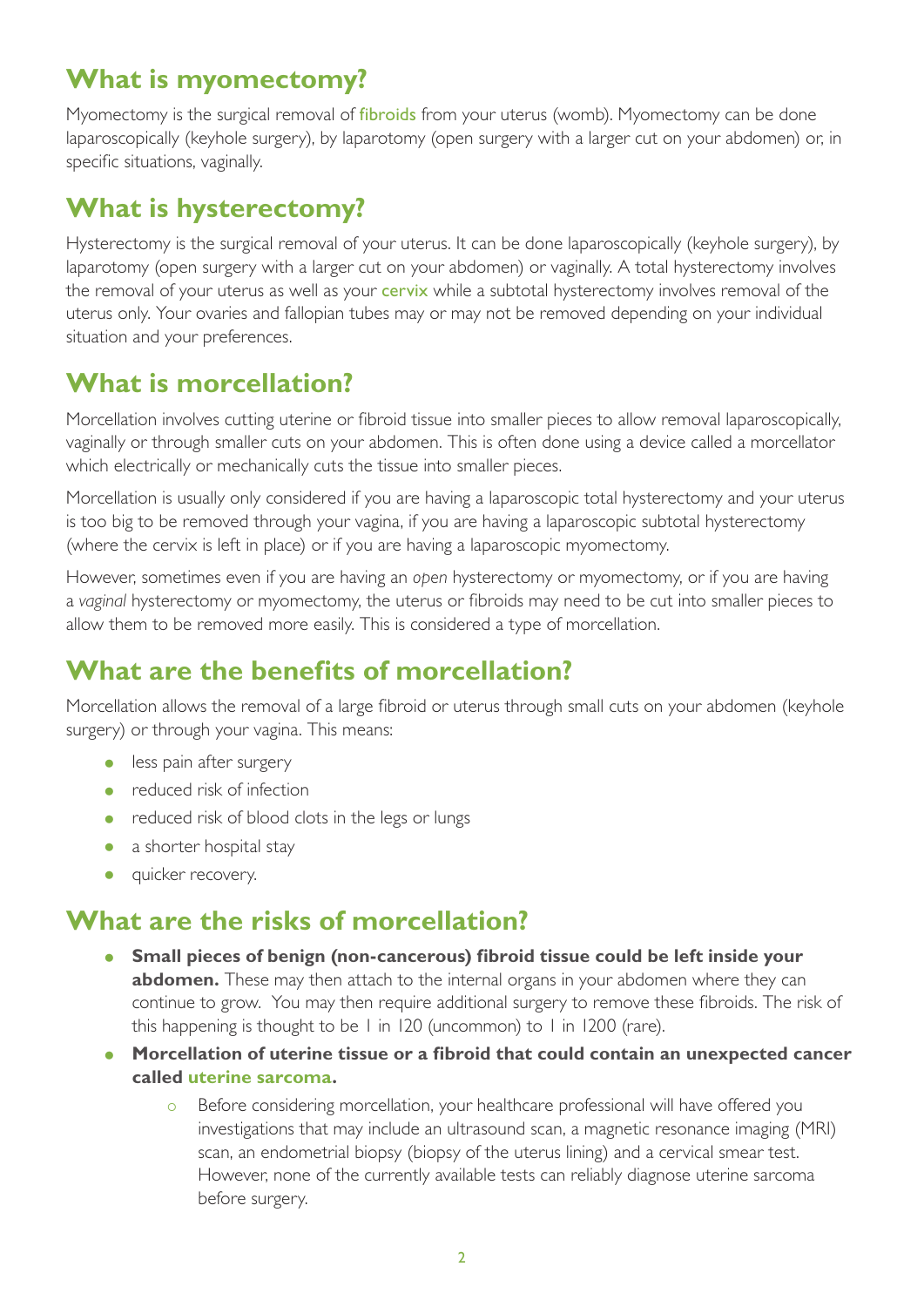- o The risk of unexpected uterine sarcoma in fibroids depends on your age and is higher around the time of and after your menopause. Various studies have quoted this risk as ranging from:
	- $\blacksquare$  l in 65 to 1 in 278 (if you are over 60 years of age),
	- 1 in 158 to 1 in 303 (if you are between 50 and 59)
	- $\blacksquare$  I in 304 to I in 1250 (if you are younger than 50).

While these studies don't give us exact risk figures, they do tell us that the risk increases significantly with age. If you are over 50 years of age, your risk is higher and continues to increase as you get older.

o If an unexpected uterine sarcoma is morcellated then it can potentially cause the cancer to spread and worsen your chances of survival.

#### **What might affect my risk of having a uterine sarcoma?**

The following factors may mean that you have a higher risk of uterine sarcoma. Your healthcare professional will check for these and discuss with you before considering morcellation.

- fibroids that are growing quickly
- findings suspicious of uterine sarcoma on your ultrasound or MRI scan
- if certain types of breast, ovarian or bowel cancer run in your family (such as [BRCA mutations](https://www.rcog.org.uk/en/patients/medical-terms#b) or [Lynch syndrome](https://www.rcog.org.uk/en/patients/medical-terms#l))
- your age, as your risk is higher around the time of and after your menopause
- your ethnicity fibroids are more common in black women and the chances of uterine sarcoma may also be higher
- if you have ever used the drug tamoxifen
- if your fibroid continues to grow despite medical treatment
- if you have had radiotherapy to your pelvis
- bleeding after your menopause or irregular vaginal bleeding.

If you have a fibroid that appears suspicious, your healthcare professional may discuss your case with a multidisciplinary team (MDT) of specialists to help to decide what treatment to recommend to you.

#### **What are my alternatives to morcellation?**

Depending on your individual circumstances, your healthcare professional will discuss treatment options with you that include having no treatment, 'waiting and watching', medical treatment (such as tablets, injections or a hormone coil) or surgery.

An alternative to myomectomy or hysterectomy using morcellation is to choose open surgery where a larger cut is made on your abdomen to remove your fibroids or uterus. The risks and benefits of laparoscopic, vaginal and open surgery will vary depending on your individual situation and will be fully discussed with you by your healthcare professional.

Before deciding on any treatment, you will be given the chance to ask any questions you may have and to discuss any concerns so that you can make a choice that is right for you.